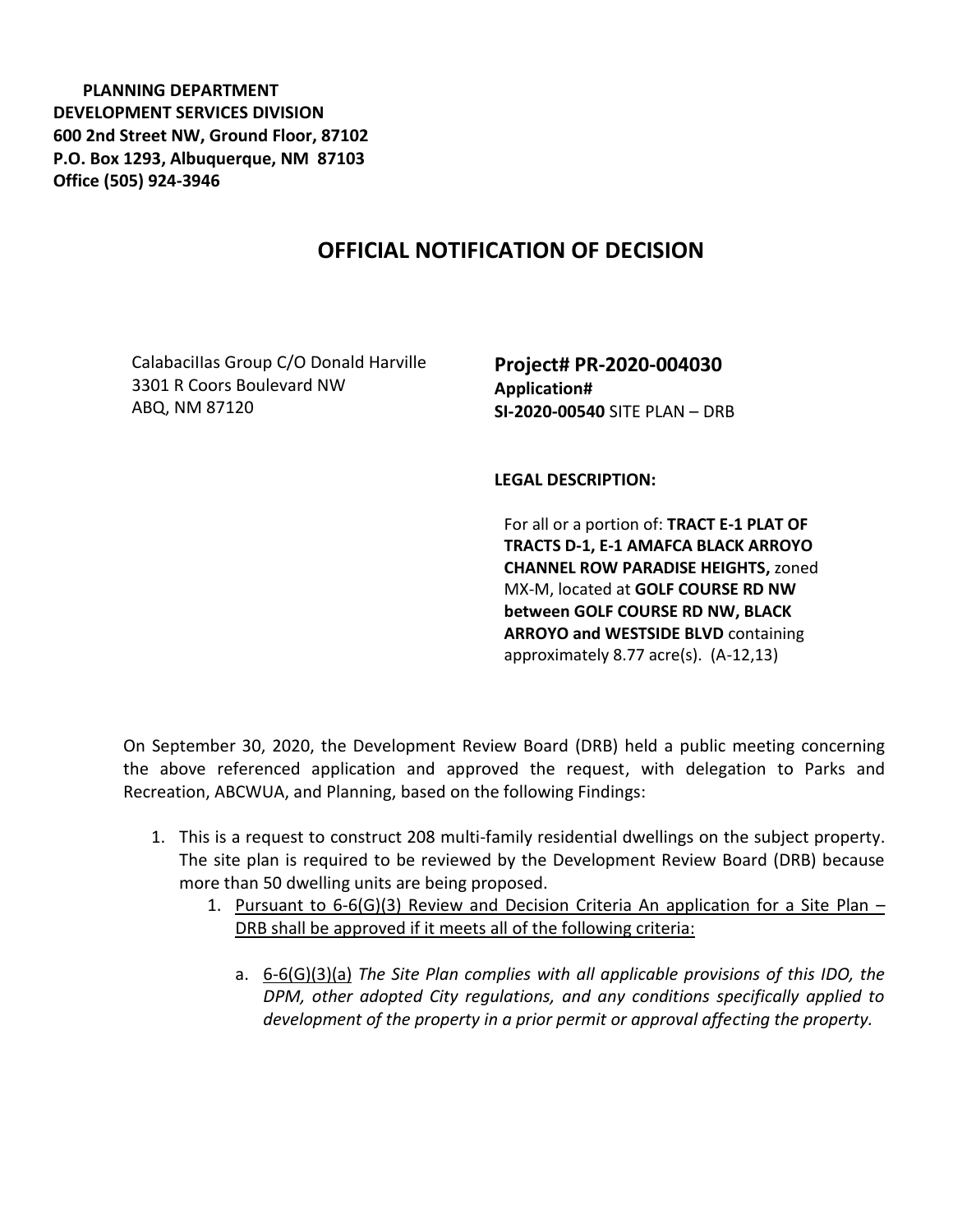Official Notice of Decision Project # PR-2020-004030 Application# SI-2020-00540 Page 2 of 4

> The structure heights, parking, and landscaping meet the IDO and site plan requirements: the building height of 45 feet complies with the maximum allowed 45-foot building height; 374 parking spaces are provided where 312 parking spaces are required; and 144,030 square feet of landscaping is proposed where 48,141 square feet is required. A landscape buffer adjoing the existing low density residential neighborhood is 50 feet wide and will be designed to meet the IDO and site plan requirements with the adherence to the conditions of approval (see below). Usable open space is proposed to be 144,030 square feet, featuring a pool area, a 5-foot wide crushed gravel trail around the perimeter of the site, and park benches; 45,600 square feet of usable open space is required.

*b.* 6-6(G)(3)(b) *The City's existing infrastructure and public improvements, including but not limited to its street, trail, drainage, and sidewalk systems, have adequate capacity to serve the proposed development, and any burdens on those systems have been mitigated to the extent practicable.* 

The site has access to a full range of urban services including utilities, roads and emergency services. A traffic impact study is not required for this project because it does not meet the threshold for such study as stated by Transportation.

*c.* 6-6(G)(3)(c) *The Site Plan mitigates any significant adverse impacts on the surrounding area to the maximum extent practicable.* 

The applicant will provide screening through landscaping and walls/fencing to shield the proposed development from adjacent residential development. The southern border of the site is adjacent to a concrete arroyo channel owned by AMAFCA and 3 feet of view fencing on top of 3 feet of block wall complies with the IDO for property adjacent to an arroyo.

- 2. This site requires an Infrastructure List. This was approved by the DRB at the meeting of September 30, 2020.
- 3. The Neighborhood Edge requirement of 14-16-5-9 of the IDO is met; a 15-foot wide landscape buffer is required, but a 50-foot wide buffer is provided.
- 4. Staff received letters of opposition to the request and members of the public spoke at the hearing in opposition to the request. Concerns included traffic, building height, privacy, crime, and impact on neighborhood character.
- 5. The applicant provided the required notice as outlined in the IDO Table 6-1-1.
- 6. The proposed use is allowed within the MX-M zone.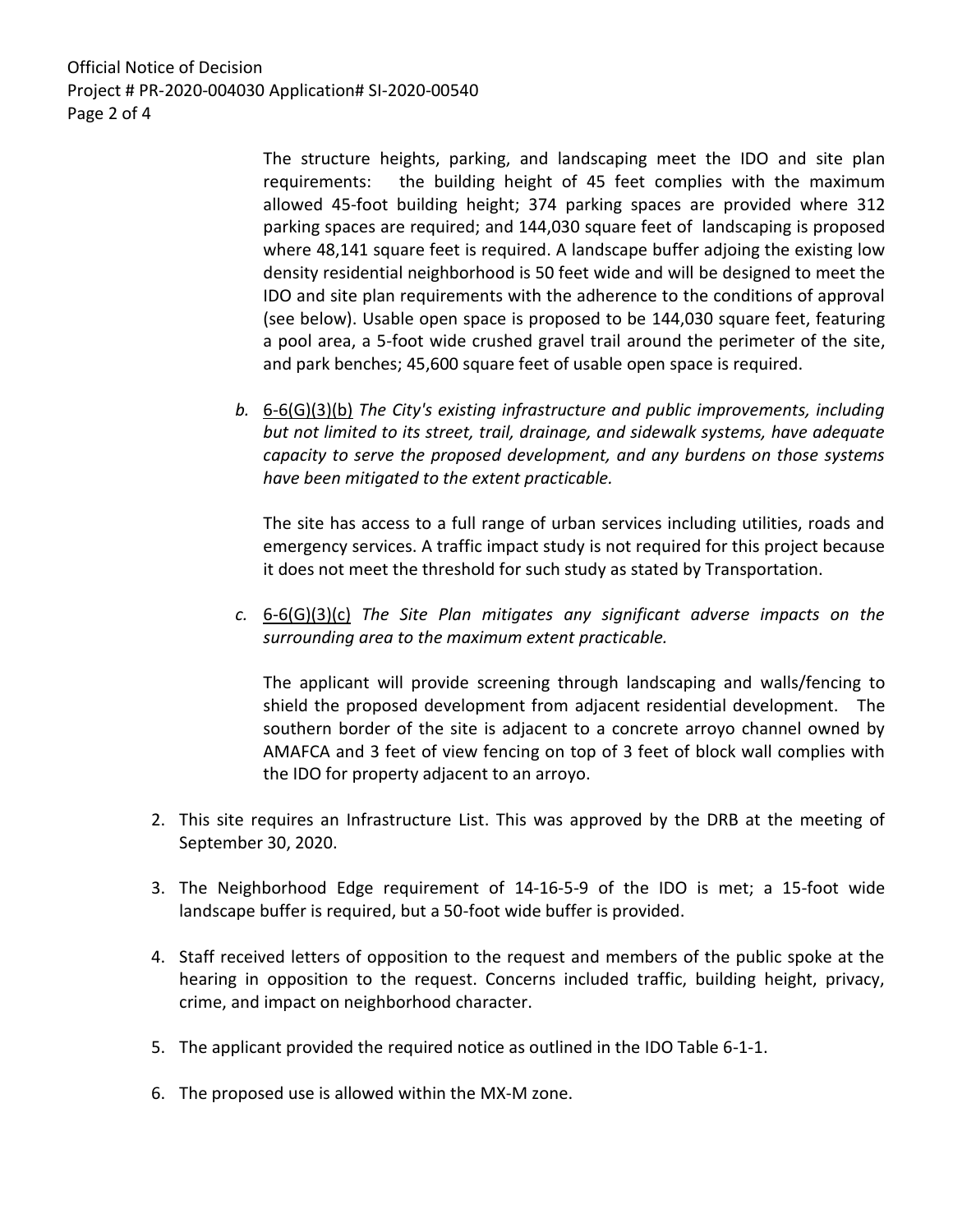## **Conditions:**

- 1. This Site Plan is valid 5 years from DRB approval (9/30/2020). An extension may be requested prior to the expiration date.
- 2. A note will be added to the site plan: "Pursuant to IDO 5-6(C)(5)(b) Organic mulch, such as wood chips or pecan shells, is required as ground cover for the portion of any landscaped area surrounding the vegetation root ball, as well as beneath the entire tree canopy or dripline, in each required landscape area."
- 3. Final sign off is delegated to ABCWUA for execution of the development agreement.
- 4. Final sign off is delegated to Planning to finalize the wall and landscaping in the 15 foot portion of the landscape buffer adjacent to the existing residential subdivision.
- 5. The applicant will obtain final sign off from ABCWUA, and Planning by December 30, 2020 or the case may be scheduled for the next DRB hearing and could be denied her the DRB Rules of Procedure.

APPEAL: If you wish to appeal this decision, you must do so within 15 days of the DRB's decision or by **OCTOBER 15, 2020.** The date of the DRB's decision is not included in the 15-day period for filing an appeal, and if the  $15<sup>th</sup>$  day falls on a Saturday, Sunday or Holiday, the next working day is considered as the deadline for filing the appeal.

For more information regarding the appeal process, please refer to Section 14-16-6-4(U) of the Integrated Development Ordinance (IDO). Appeals should be submitted via email to **PLNDRS@CABQ.GOV** (if files are less than 9MB in size). Files larger than 9MB can be sent to [PLNDRS@CABQ.GOV](mailto:PLNDRS@CABQ.GOV) using [https://wetransfer.com.](https://wetransfer.com/) A Non-Refundable filing fee will be calculated and you will receive instructions about paying the fee online.

You will receive notification if any person files an appeal. If there is no appeal, you can receive Building Permits at any time after the appeal deadline quoted above, provided all conditions imposed at the time of approval have been met. Applicants submitting for building permit prior to the completion of the appeal period do so at their own risk. Successful applicants are reminded that there may be other City regulations of the IDO that must be complied with, even after approval of the referenced application(s).

Sincerely,

Waltery

Jolene

DRB Chair

**Wolfley** 

JW/jr